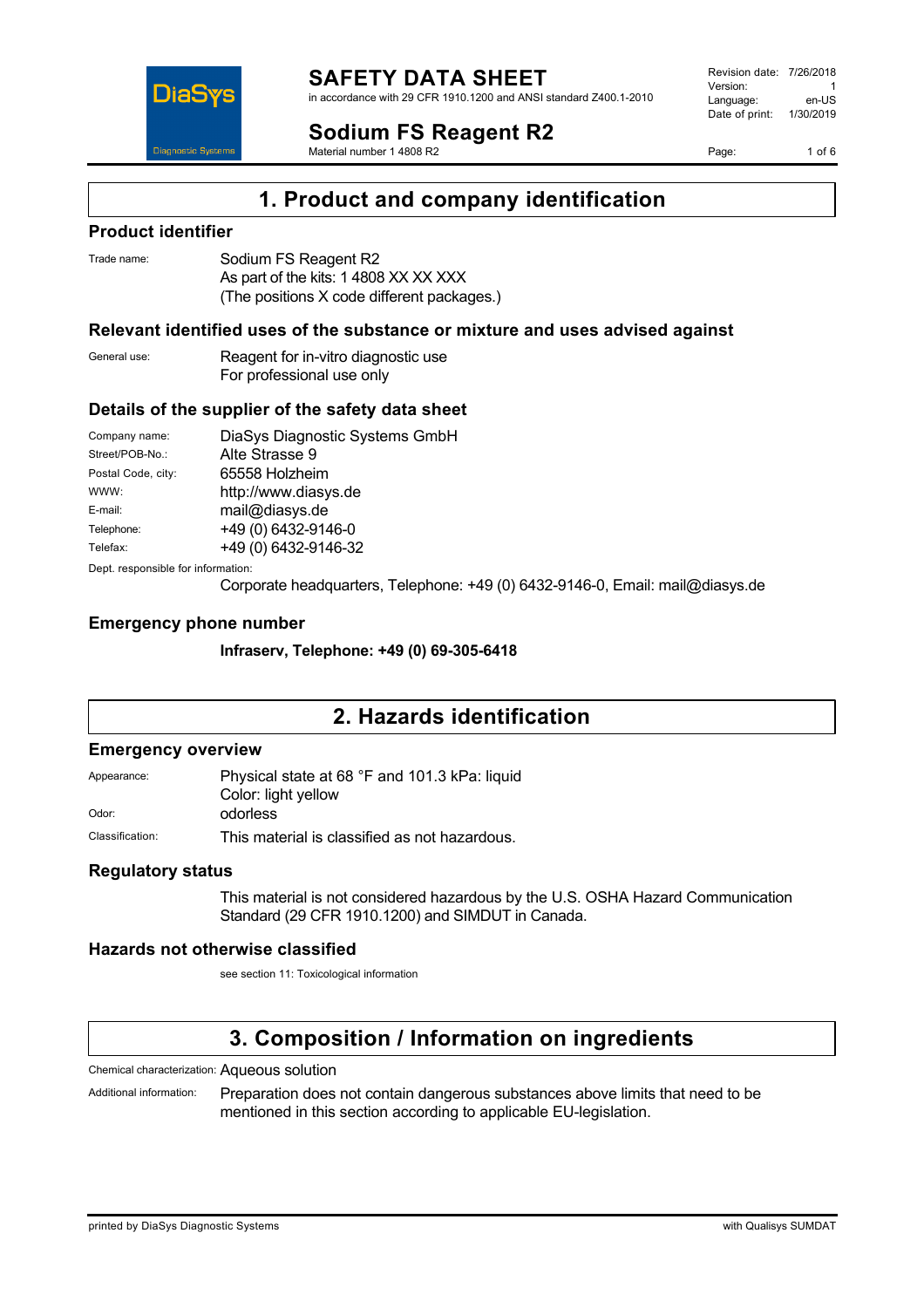

# **SAFETY DATA SHEET**

in accordance with 29 CFR 1910.1200 and ANSI standard Z400.1-2010

## **Sodium FS Reagent R2**

Material number 1 4808 R2

Revision date: 7/26/2018 Version: 1<br>Language: en-LIS Language: Date of print: 1/30/2019

Page: 2 of 6

|                         | 4. First aid measures                                                                                                                                                                                                                            |
|-------------------------|--------------------------------------------------------------------------------------------------------------------------------------------------------------------------------------------------------------------------------------------------|
| In case of inhalation:  | Provide fresh air. If you feel unwell, seek medical advice.                                                                                                                                                                                      |
| Following skin contact: | Change contaminated clothing. Remove residues with water. Seek medical attention if<br>irritation persists.                                                                                                                                      |
| After eye contact:      | Immediately flush eyes with plenty of flowing water for 10 to 15 minutes holding eyelids<br>apart. Remove contact lenses, if present and easy to do. Continue rinsing. In case of<br>troubles or persistent symptoms, consult an opthalmologist. |
| After swallowing:       | Rinse mouth and drink large quantities of water. If you feel unwell, seek medical advice.<br>Never give anything by mouth to an unconscious person.                                                                                              |
|                         | Most important symptoms/effects, acute and delayed                                                                                                                                                                                               |
|                         | . The state of the state of the state $\mathcal{L}$ and the state of the state of the state of the state of the state of the state of the state of the state of the state of the state of the state of the state of the state of t               |

May be harmful if swallowed, in contact with skin or if inhaled. Irritating to eyes and skin. Irritation of the mucous membrane. Irritating to respiratory system.

### **Information to physician**

Treat symptomatically.

# **5. Fire fighting measures**

Flash point/flash point range:

## not combustible

Auto-ignition temperature: No data available

Suitable extinguishing media:

Product is non-combustible. Extinguishing materials should therefore be selected according to surroundings.

## **Specific hazards arising from the chemical**

Fires in the immediate vicinity may cause the development of dangerous vapors.

Protective equipment and precautions for firefighters:

Wear self-contained breathing apparatus.

Additional information: Do not allow fire water to penetrate into surface or ground water.

## **6. Accidental release measures**

Personal precautions: Avoid contact with skin and eyes. Wear appropriate protective equipment. Provide adequate ventilation. Environmental precautions: Do not allow to penetrate into soil, waterbodies or drains.

Methods for clean-up: Soak up with absorbent materials such as sand, siliceus earth, acid- or universal binder. Store in special closed containers and dispose of according to ordinance. Wash spill area with plenty of water.

# **7. Handling and storage**

### **Handling**

Advices on safe handling: Provide adequate ventilation, and local exhaust as needed. Avoid contact with skin and eyes. Wear appropriate protective equipment. Keep all containers, equipment and working place clean. Wash hands before breaks and after work. When using do not eat, drink or smoke.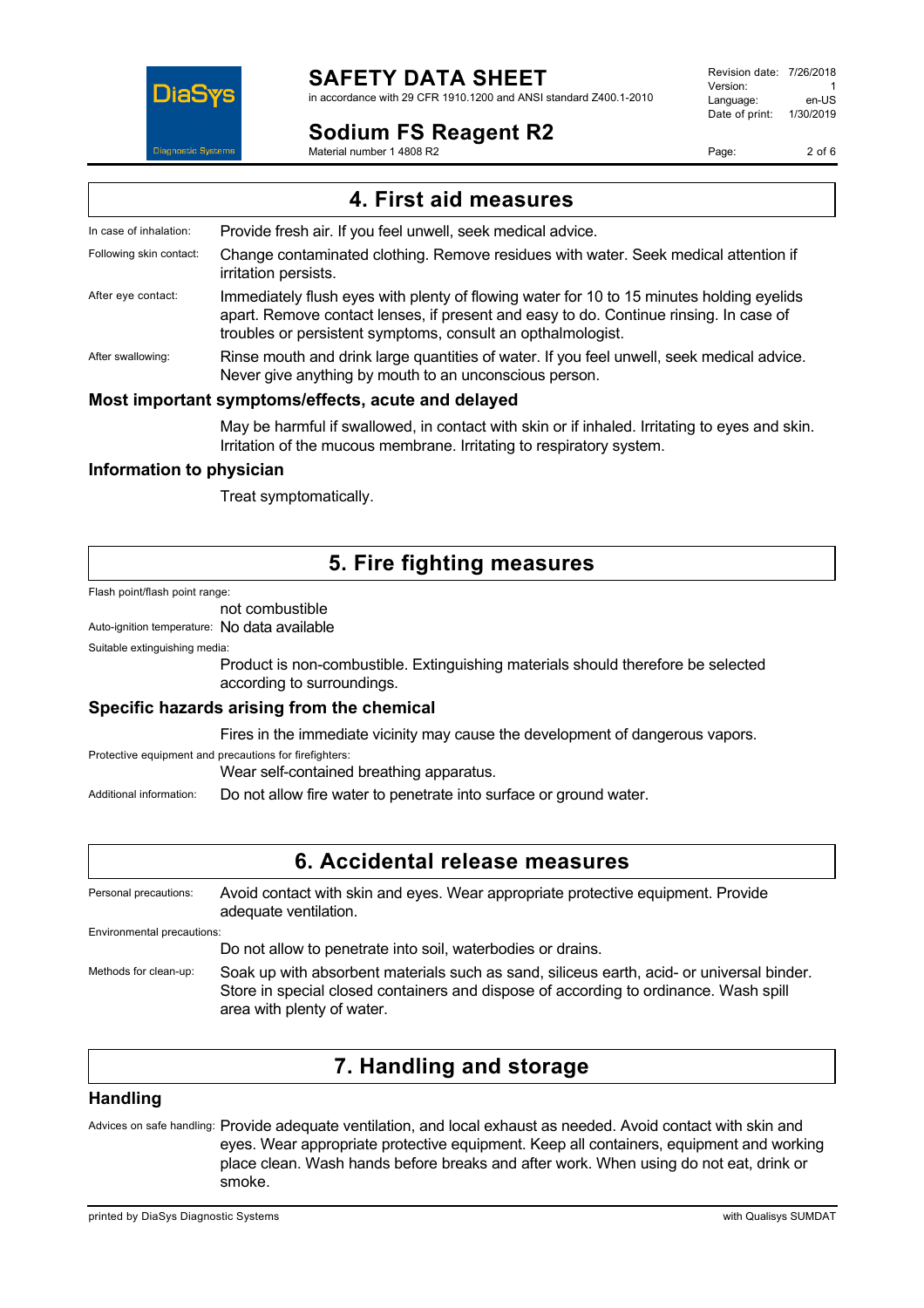

#### **Sodium FS Reagent R2** Material number 1 4808 R2

Page: 3 of 6

#### **Storage**

Requirements for storerooms and containers:

Keep containers tightly closed and at a temperature between 35.6 °F and 46.4 °F. Protect from light.

Hints on joint storage: Do not store together with: acids, alkalis.

# **8. Exposure controls / personal protection**

### **Engineering controls**

Provide good ventilation and/or an exhaust system in the work area. See also information in chapter 7, section storage.

### **Personal protection equipment (PPE)**

| Eye/face protection             | Tightly sealed goggles according to OSHA Standard - 29 CFR: 1910.133 or ANSI<br>Z87.1-2010.                                                                                                                                    |
|---------------------------------|--------------------------------------------------------------------------------------------------------------------------------------------------------------------------------------------------------------------------------|
| Skin protection                 | Wear suitable protective clothing.                                                                                                                                                                                             |
|                                 | Protective gloves according to OSHA Standard - 29 CFR: 1910.138.<br>Glove material: Nitrile rubber - Breakthrough time: >480 min.<br>Observe glove manufacturer's instructions concerning penetrability and breakthrough time. |
| Respiratory protection:         | When vapors form, use respiratory protection.                                                                                                                                                                                  |
| General hygiene considerations: |                                                                                                                                                                                                                                |
|                                 | Change contaminated clothing. Avoid contact with skin and eyes. Wash hands before<br>breaks and after work. When using do not eat, drink or smoke.                                                                             |

## **9. Physical and chemical properties**

### **Information on basic physical and chemical properties**

| Appearance:<br>Odor:<br>Odor threshold:                                                                                          | Physical state at 68 °F and 101.3 kPa: liquid<br>Color: light yellow<br>odorless<br>No data available |
|----------------------------------------------------------------------------------------------------------------------------------|-------------------------------------------------------------------------------------------------------|
| pH value:                                                                                                                        | 8.0                                                                                                   |
| Melting point/freezing point:<br>Initial boiling point and boiling range:<br>Flash point/flash point range:<br>Evaporation rate: | No data available<br>No data available<br>not combustible<br>No data available                        |
| Flammability:<br>Explosion limits:                                                                                               | No data available<br>No data available                                                                |
| Vapor pressure:<br>Vapor density:<br>Density:                                                                                    | No data available<br>No data available<br>No data available                                           |
| Water solubility:                                                                                                                | completely miscible                                                                                   |
| Partition coefficient: n-octanol/water:                                                                                          | No data available                                                                                     |
| Auto-ignition temperature:<br>Thermal decomposition:                                                                             | No data available<br>No data available                                                                |
| Additional information:                                                                                                          | No data available                                                                                     |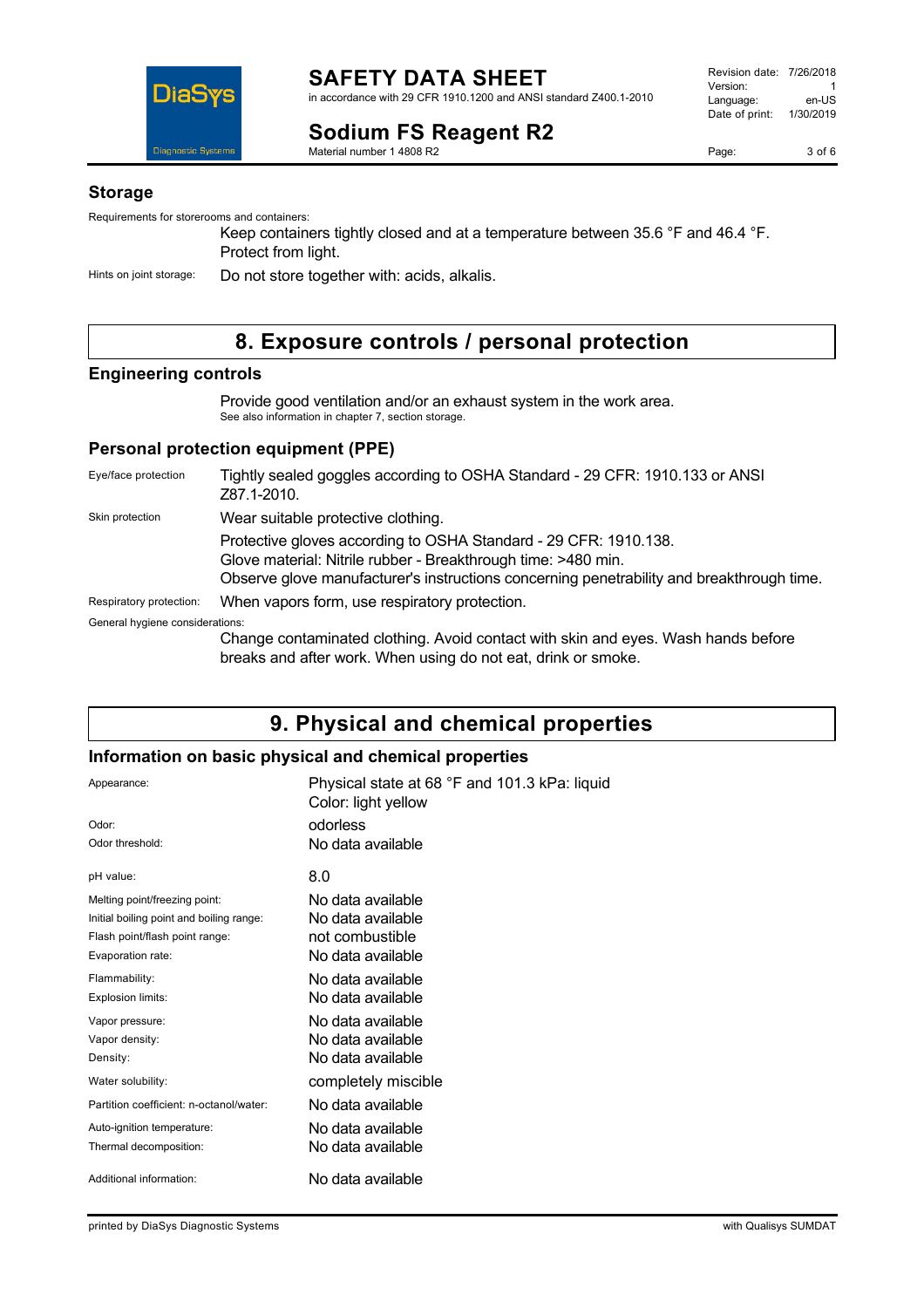

#### **SAFETY DATA SHEET** in accordance with 29 CFR 1910.1200 and ANSI standard Z400.1-2010

**Sodium FS Reagent R2**

Material number 1 4808 R2

Revision date: 7/26/2018 Version: 1<br>Language: en-LIS Language: Date of print: 1/30/2019

Page: 4 of 6

| 10. Stability and reactivity       |                                                                                                |  |
|------------------------------------|------------------------------------------------------------------------------------------------|--|
| Reactivity:                        | No data available                                                                              |  |
| Chemical stability:                | Stable under recommended storage conditions.                                                   |  |
| Possibility of hazardous reactions | No hazardous reactions known.                                                                  |  |
| Conditions to avoid:               | Protect against heat /sun rays.                                                                |  |
| Incompatible materials:            | Acids, alkalis                                                                                 |  |
| Hazardous decomposition products:  | No hazardous decomposition products when regulations for storage and handling are<br>observed. |  |
| Thermal decomposition:             | No data available                                                                              |  |

# **11. Toxicological information**

### **Toxicological tests**

Toxicological effects: The statements are derived from the properties of the single components. No toxicological data is available for the product as such. Acute toxicity (oral): Lack of data. May be harmful if swallowed. Acute toxicity (dermal): Lack of data. May be harmful in contact with skin. Acute toxicity (inhalative): Lack of data. May be harmful if inhaled. Skin corrosion/irritation: Lack of data. May cause irritations. Serious eye damage/irritation: Lack of data. May cause irritations. Sensitisation to the respiratory tract: Lack of data. Skin sensitisation: Lack of data. Germ cell mutagenicity/Genotoxicity: Lack of data. Carcinogenicity: Lack of data. Reproductive toxicity: Lack of data. Effects on or via lactation: Lack of data. Specific target organ toxicity (single exposure): Lack of data. May cause irritations. Irritation of the mucous membrane. Specific target organ toxicity (repeated exposure): Lack of data. Aspiration hazard: Lack of data.

## **12. Ecological information**

#### **Ecotoxicity**

Further details: No data available

printed by DiaSys Diagnostic Systems with Qualisys SUMDAT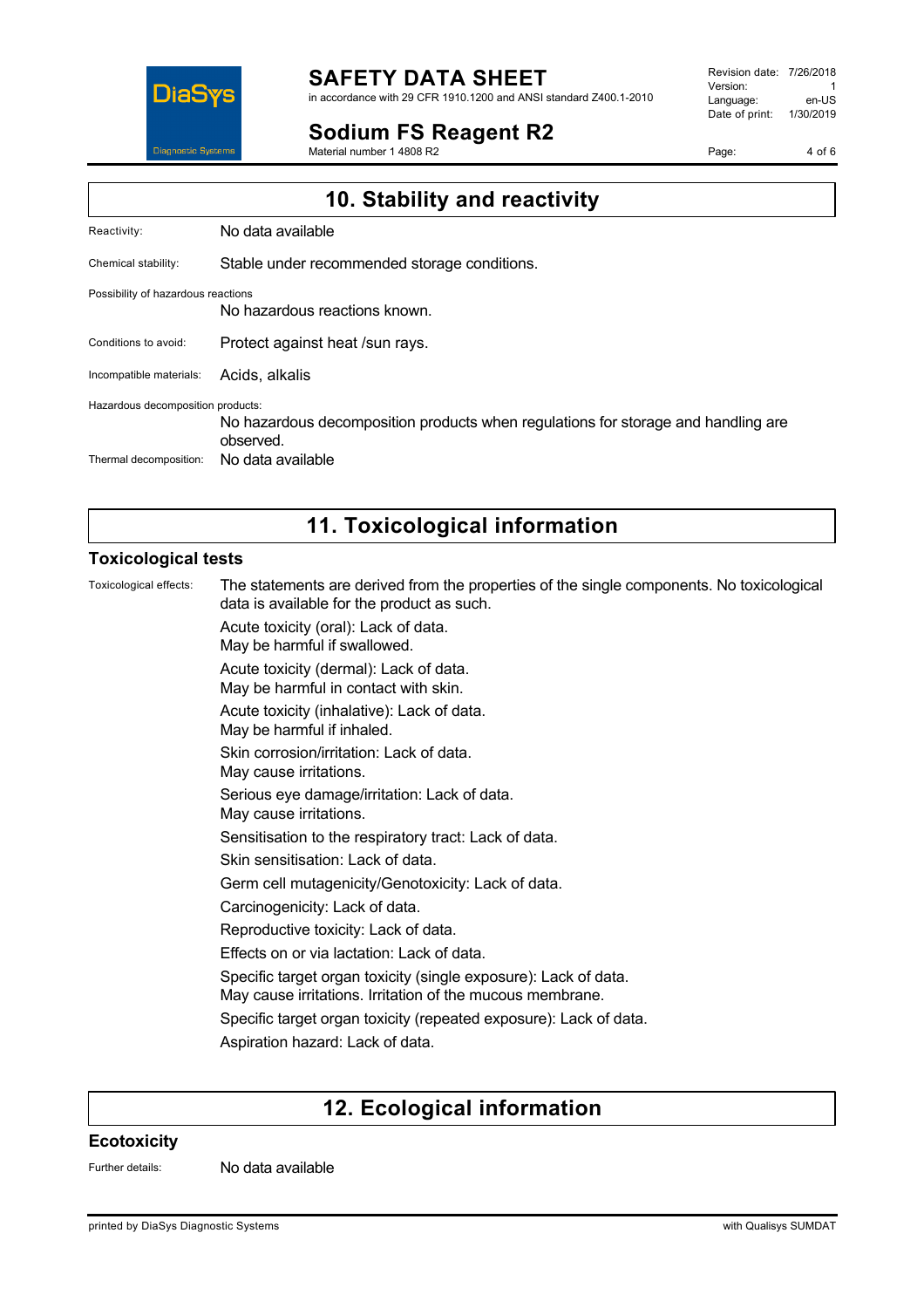**Sodium FS Reagent R2**

Material number 1 4808 R2

## **Mobility in soil**

No data available

### **Persistence and degradability**

Further details: No data available

#### **Additional ecological information**

General information: Do not allow to enter into ground-water, surface water or drains.

## **13. Disposal considerations**

#### **Product**

Recommendation: Special waste. Dispose of waste according to applicable legislation.

### **Contaminated packaging**

Recommendation: Dispose of waste according to applicable legislation. Non-contaminated packages may be recycled.

# **14. Transport information**

#### **USA: Department of Transportation (DOT)**

Proper shipping name: Not restricted

| Sea transport (IMDG)  |                |
|-----------------------|----------------|
| Proper shipping name: | Not restricted |
| Marine pollutant:     | no             |
|                       |                |

## **Air transport (IATA)**

Proper shipping name: Not restricted

#### **Further information**

No dangerous good in sense of these transport regulations.

# **15. Regulatory information**

#### **National regulations - Great Britain**

Hazchem-Code:



Page: 5 of 6